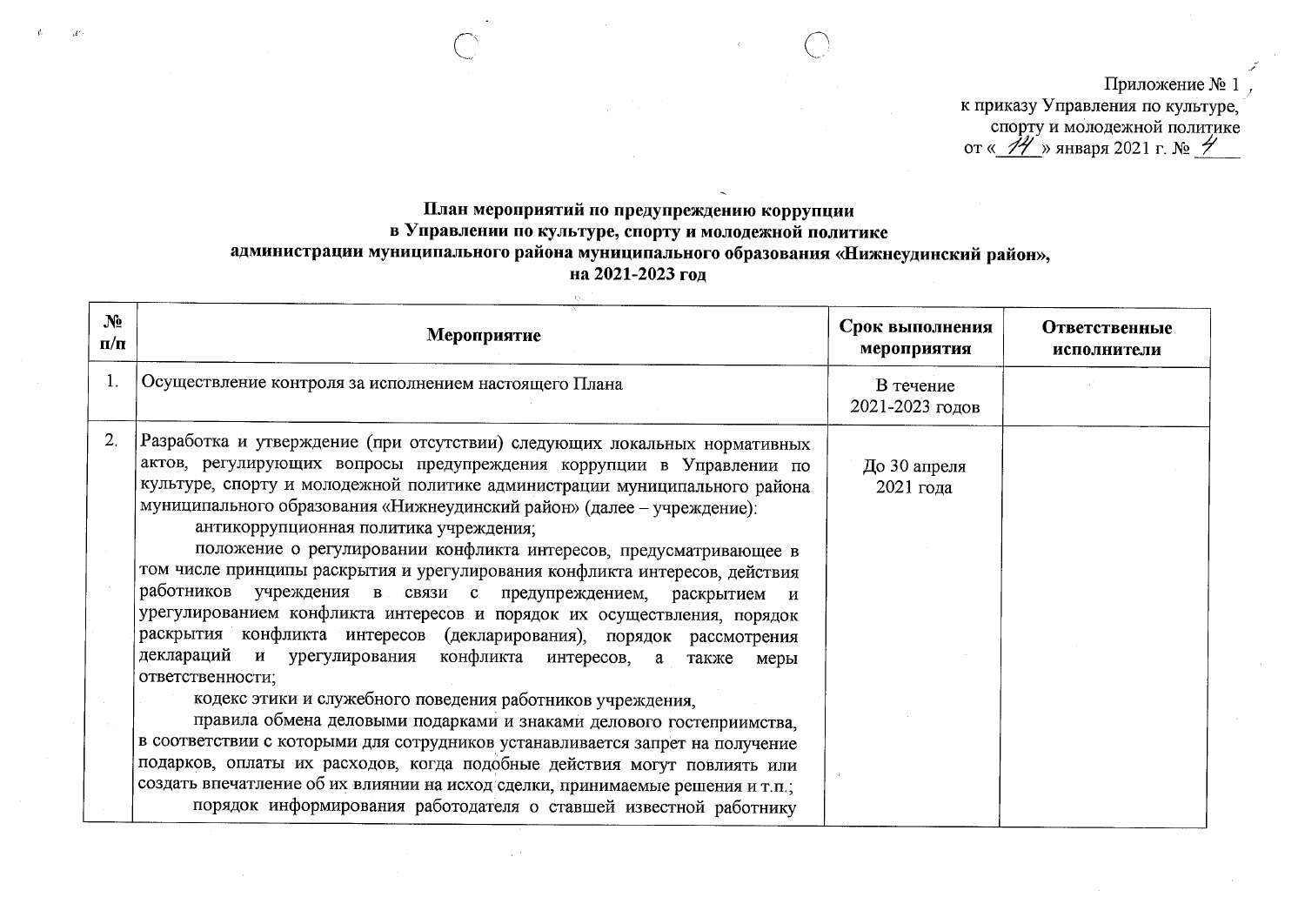|                | информации о случаях совершения коррупционных правонарушений другими<br>работниками, контрагентами организации или иными лицами и порядок<br>рассмотрения таких обращений;<br>порядок информирования работниками работодателя о случаях склонения<br>их к совершению коррупционных нарушений и порядка рассмотрения таких<br>сообщений. |                               |  |
|----------------|-----------------------------------------------------------------------------------------------------------------------------------------------------------------------------------------------------------------------------------------------------------------------------------------------------------------------------------------|-------------------------------|--|
| 3.             | Мониторинг действующих локальных нормативных актов, регулирующих<br>вопросы<br>предупреждения<br>коррупции<br>в учреждении, на предмет актуальности и их корректировка при необходимости                                                                                                                                                | До 30 апреля<br>2021 года     |  |
| 4.             | Обеспечение распространения действия положений локальных нормативных<br>актов на всех работников учреждения независимо от занимаемой должности, в<br>том числе руководителя учреждения                                                                                                                                                  | До 30 апреля<br>2021 года     |  |
| 5 <sub>1</sub> | Анализ трудовых договоров работников учреждения, в том числе руководителя<br>учреждения, на предмет закрепления в них обязанностей работника, связанных с<br>предупреждением коррупции в учреждении, при отсутствии - внесение<br>соответствующих изменений                                                                             | До 31 мая<br>2021 года        |  |
| 6.             | Внедрение системы стимулирования (материального и (или) нематериального<br>характера),<br>направленной<br>соблюдение<br>работниками<br>на<br>учреждения<br>антикоррупционных стандартов                                                                                                                                                 | До 30 июня<br>2021 года       |  |
| 7 <sub>1</sub> | Повышение эффективности деятельности учреждения по контролю за исполнением<br>работниками трудовых обязанностей, при выполнении которых может возникнуть<br>конфликт интересов                                                                                                                                                          | В течение<br>2021-2023 годов  |  |
| 8.             | Проведение обучающих семинаров для работников учреждения, в том числе лиц,<br>ответственных за профилактику коррупционных и иных правонарушений, по<br>вопросам предупреждения коррупции                                                                                                                                                | Не реже 1 раза в<br>полугодие |  |
| 9.             | Создание<br>официальном<br>сайте<br>на<br>учреждения<br>B<br>информационно-телекоммуникационной<br>«Интернет»<br>сети<br>раздела<br>«Противодействие коррупции», включающего в том числе подразделы «Локальные<br>нормативные акты учреждения в сфере профилактики коррупционных                                                        | До 31 июля<br>2021 года       |  |

 $\sim 10^{-11}$ 

 $\sim 10^{-1}$ 

 $\partial$